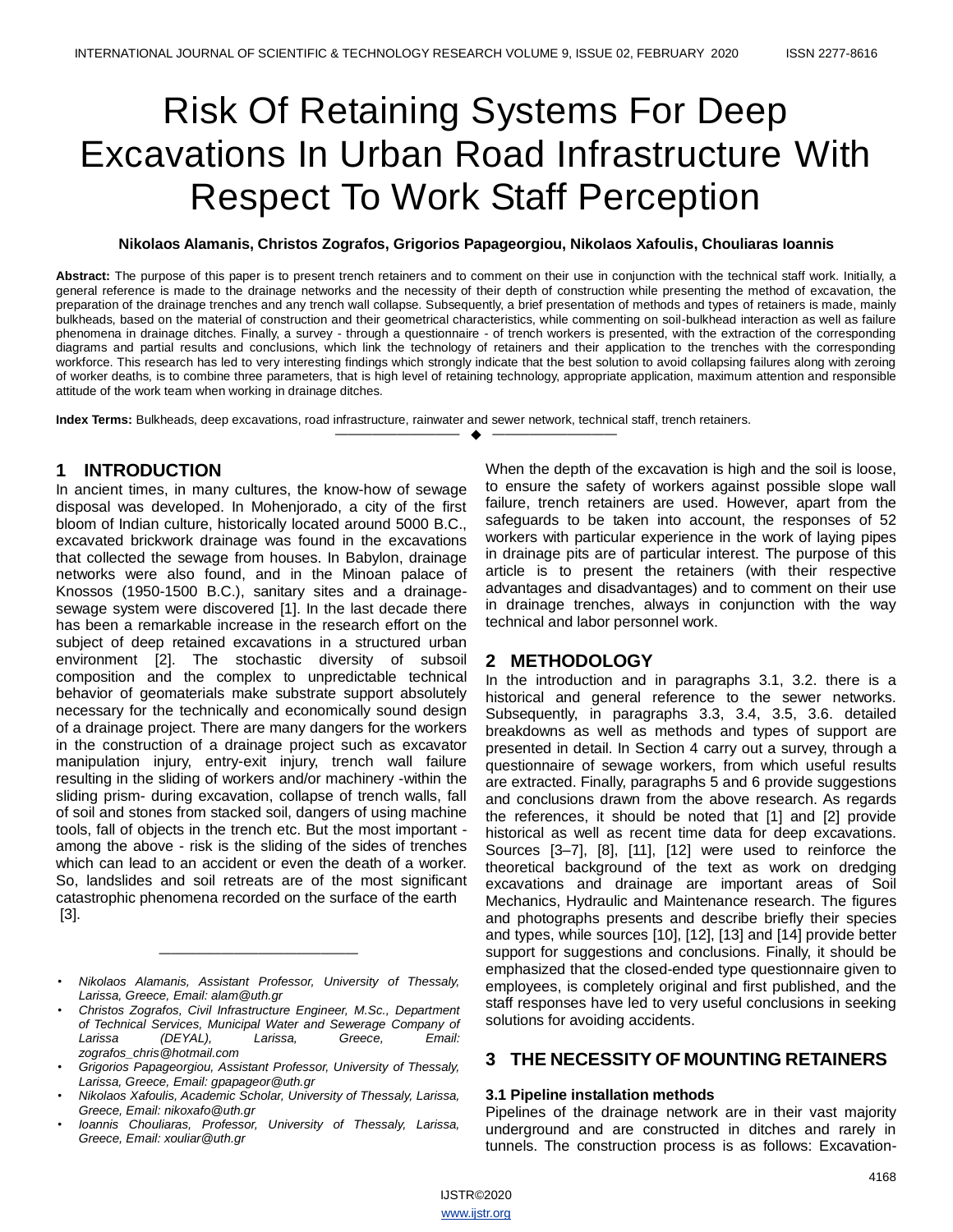retainers, pipe laying, back-filling of trenches, restoration of roads and pavements. Sewage pipes are installed on or adjacent to the axis of the road so that the length of private connections on both sides of the road is the same. Rainwater pipes are positioned higher and adjacent to the sewage pipes, so that a single trench can be excavated (Fig. 1).



*Fig. 1. Elevation layout of pipes, rainwater and sewage, drainage network [15].*

Sewage pipes are located deeper than water supply ones. Installation depth of drainage networks varies from 1.20 meters and can reach 7-8 meters.

#### **3.2 Retaining of trench slopes**

Excavating ditches on loose soil requires retaining of the walls to prevent them from collapsing and the subsequent risk of an accident at work. Some cohesive soils keep their slopes upright without support for some time, while others, loose and erodible, require immediate support. Thus, a retainer construction includes any work in the field of civil engineering that allows for a sudden change of level on the earth's surface in such a way that the ground and construction system has limited displacements, or is marginally restrained. Retaining structures are mainly used in cases of soil continuity catalysis due to excavation beneath the existing soil surface, as in deep drainage networks (Fig. 2).



*Fig. 2. Schematic of a slope fall - worker trapping.*

In any case, it is a legal obligation to offer protection to neighboring structures, and to the wider environment of the project, which mainly relates to the risks posed by the reduction of the bearing capacity of the soil and the increase of its subsidence, resulting in a number of fatalities within the working force (Fig. 3).



*Fig. 3. Lack of retainers-fatal injuries in Taiwan, 2004 [15].*

Human intervention is only possible in the construction of the retainers and not in the geomaterials surrounding it. So, when it is not possible, lawful or economical to carry out open type digging, with free slopes, it is required to use retaining structures [5]. Particular attention should be paid to the collapse occurring in sewer trenches (Fig. 4) where, due to high geomass movement speeds [6], they render works extremely dangerous and require, along with the necessary retaining methods, utmost care and responsibility on the part of the workers (Fig. 5).



*Fig. 4: Slope collapse in drainage canal, Salaminos Street, Larissa, Greece, 2010 [15].*



*Fig. 5. Worker protection within support, Larissa, Greece, 2012 [15].*

#### **3.3 Bulkheads-Sheet piles**

4169 Bulkheads are thin, usually temporary structures, mainly supporting the excavation fronts and are built from top to bottom. It is widely accepted that the intrinsic anisotropy of in situ geostructures (e.g. stratified clays) significantly differentiates the regime of developing pore pressures,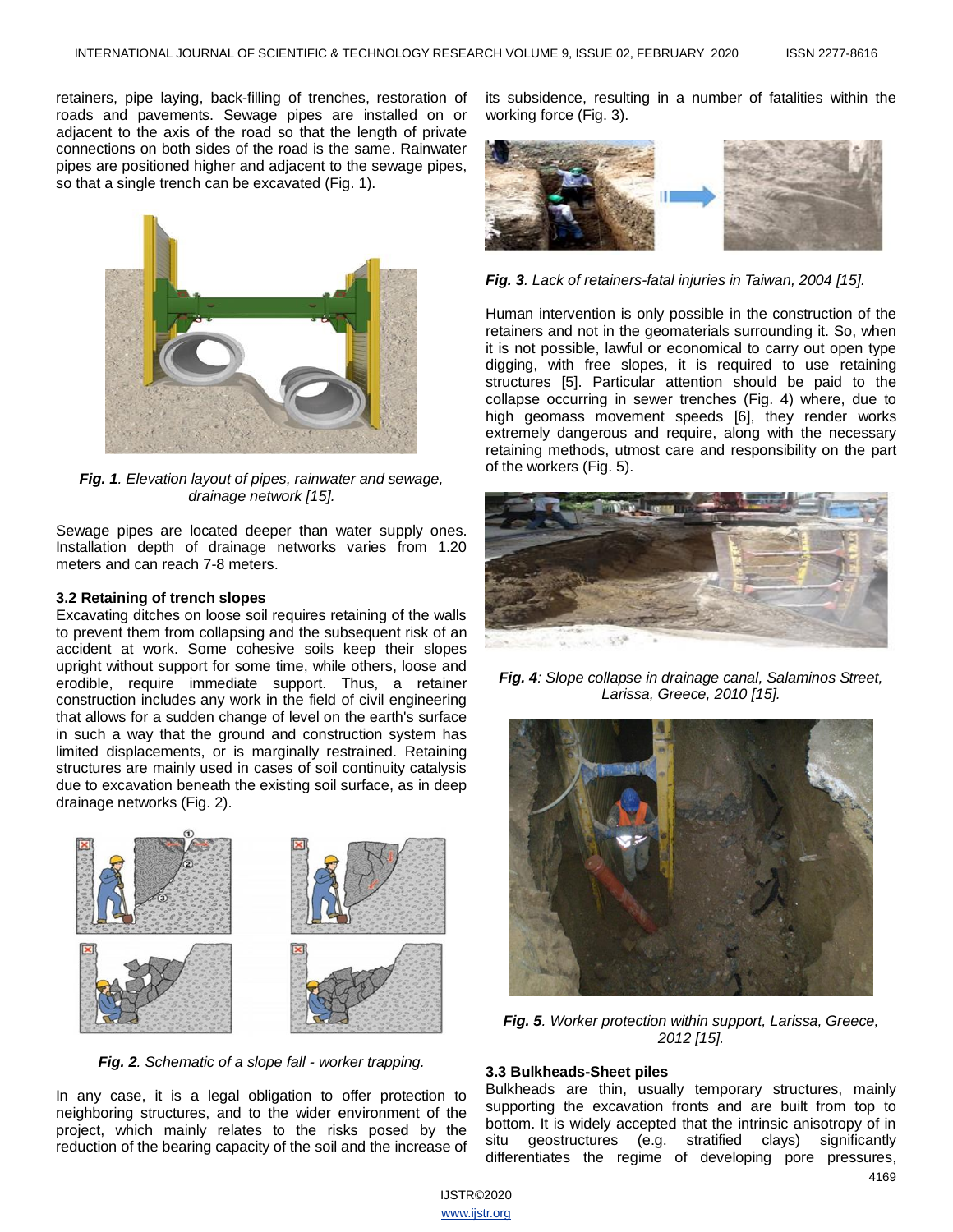whereas in the case where the construction of the diaphragm precedes excavation, the pore pressures increase and the degree of consolidation decreases, which, in turn, means that the sheet piles function is under undrained conditions. In conclusion, it is expected that the soil-structure interaction (Fig. 6) will be complex and even more so as the rigidity of the "diaphragm and lateral supports" system increases compared to the corresponding "response" of the soil environment. Thus, bulkheads are implemented from top to bottom with the gradual installation of their lateral supports, the flexibility of the system not being constant, but constantly changing during the implementation phases of the project.



*Fig. 6. Kinematic representation of the interaction between various retaining devices and ground [7].*

With regard to the technologies developed in the field of bulkhead supports, they vary and are summarized in Table 1.

*TABLE 1 TECHNOLOGIES OF BULKHEADS [5]*

| Technology                                               | <b>Construction material</b>                                  |  |
|----------------------------------------------------------|---------------------------------------------------------------|--|
| Sheet piles-Twin self-retaining<br>bulkheads (Fig. 7, 8) | Vertical or horizontal elements,<br>wooden, steel or aluminum |  |
| Pile walls                                               | Reinforced concrete                                           |  |
| Berlin type wall                                         | Combination of steel piles and<br>reinforced concrete         |  |
| In situ injectable bulkhead                              | Reinforced concrete                                           |  |
| Anchored wall                                            | Reinforced concrete                                           |  |



*Fig. 7. Placement of prefabricated bulkheads [15].*



*Fig. 8. Removal of prefabricated bulkheads [15].*

In drainage trenches, apart from the technology of twin selfretaining bulkheads, sheet piles are used as well. Piles are combinable, in the form of flat and thin non-planar elements (boards or panels), mainly metallic (steel), and in some cases, mostly in the past, wooden (Fig. 9). They are generally used in unstable soils such as soft clays, and require an obstaclefree, stone- or cobbler-free soil. Their installation is accomplished by driving the elements into the ground.



*Fig. 9. Construction of a sewer pipe with wooden pile stands in 1968, Larissa, Greece [15].*

Their advantages include ease of handling (Fig. 10) and transport, as well as the ability to use them in lands that include minor obstacles. They are easy to reuse and to produce special elements for the implementation of special forms of diaphragms. A disadvantage of piles is the noise they cause during installation or extraction. There are cases of destructions due to significant obstacles, bending issues during installation, mainly when the resistance torque is less than 460 cm<sup>3</sup>/m. Finally, they exhibit corrosion vulnerability and reduced aesthetics.



*Fig. 10. Illustration of installation of sheet piles, excavation and removal of sheet piles after completion of the work [15].*

#### **3.4 Metallic struts**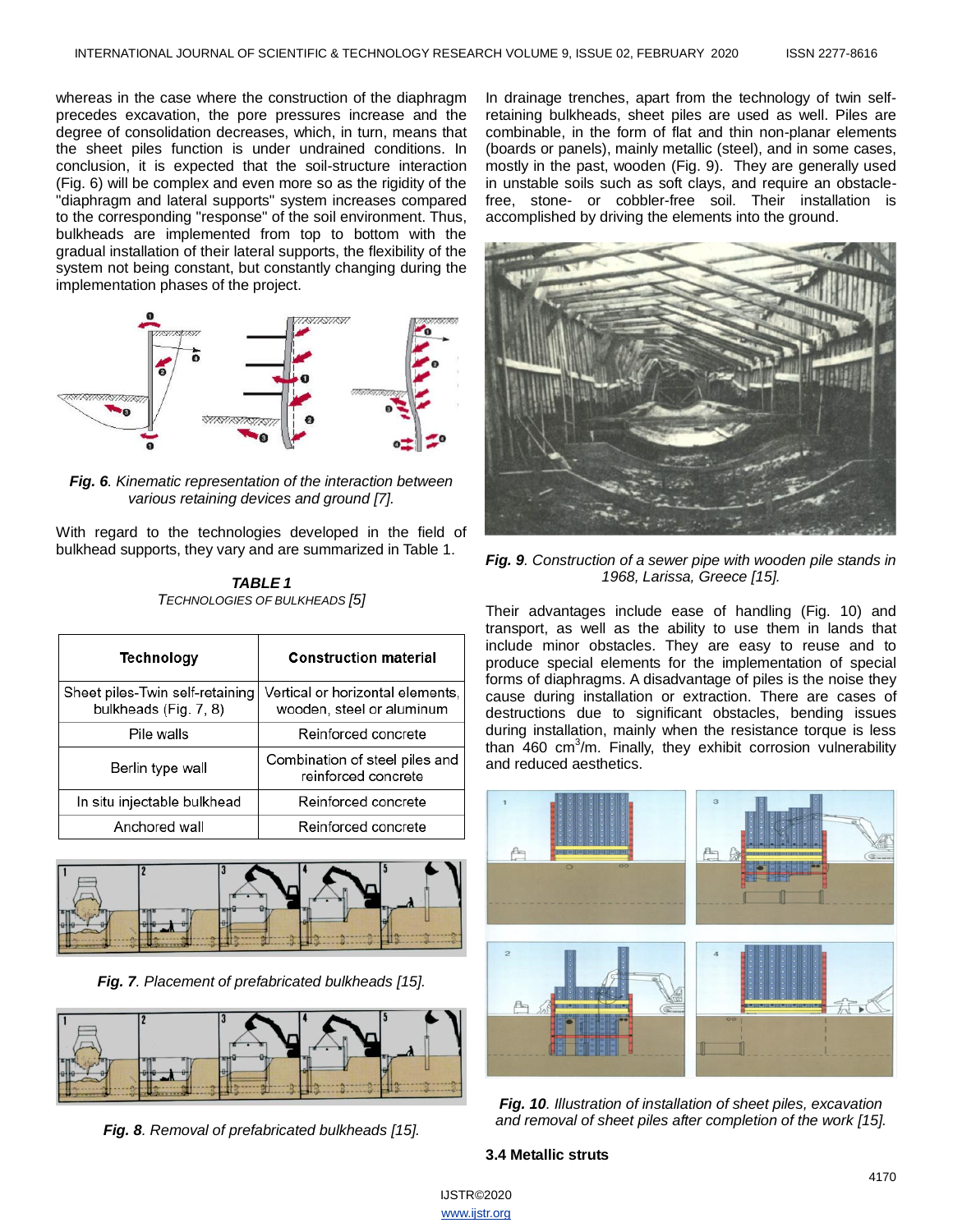These are linear elements, relatively rigid, constructed out of steel, concrete or, more rarely, wood, and have rectangular or circular-tube cross-section (Fig. 11). They are prefabricated prior to each excavation work and lowered in an arranged position, initially retaining the two opposite sidewalls of a temporary narrow excavation, are connected to them by longitudinal beams and small wedges of suitable construction material.



*Fig. 11. Metallic and wooden struts on bulkhead support [8].*

They are placed within the excavation, at minimum vertical distances of about 2.5 m, and at such horizontal distances as to facilitate work on the bottom of the trench (Fig. 12). They are mainly strained compressively, and also provide the capability of re-use.



*Fig. 12. Mounting of struts [8].*

Struts are mainly used instead of anchors in cases of: unfavourable soil conditions, installations or repairs of utility networks, presence of coterminous small structures, narrow and shallow long excavations as well as limited space excavations. In recent years, the most prevalent systems for retaining sidewalls in drainage trenches are the following:

- a. The Trench Box Systems with different variations, in which the brackets are firmly attached to the vertical beams. The system allows retention up to a depth of approximately 4.0 m.
- b. The Side Rail System with a variety of versions, including Standard, Combined and Parallel. The system is made up

of side guides, struts and curtains. Retention depths of up to 9.0 m are achieved [9].

#### **3.5 Twin self-retaining panels of lightweight, medium and heavy type**

The lightweight, medium and heavy duty Box system is intended for small-scale trench retention operations by use of the method of mounting (Fig. 13). It is designed for use by small excavators in relatively stable soils. The strength of the system varies depending on the length of the panels on each unit, ranging from 15.3 to 27.7 kN/m<sup>2</sup>. The maximum permitted installation depth of the units varies accordingly. Usually the maximum installation depth is 3.00 m. The width of the trench ranges from 0.65 to 2.23 m depending on the type of strut we use, while the maximum free height below the strut is 0.94 m. Larger trench widths are possible with the help of brackets.



*Fig. 13. Lightweight (Aluminum) Box System [15].*

#### **3.6 New retention technologies**

In recent years new retention technologies have emerged that, by avoiding excavation, minimize the hassle of pipeline construction. These technologies are based on the gradual pushing of prefabricated pipe sections from one location to another (pipe jacking), without excavation of overlying soils. Although in many countries technology is advancing rapidly in this direction, the application of such methods has not been widespread and is limited to short lengths and mainly for pipelines below constant stream rivers and junctions with major railways or major city highways, where excavation disturbance could have serious consequences. The cost of such methods is high, mainly in the acquisition of the specialised technological equipment, and their application requires considerable technological expertise [10, 11].

# **4 SURVEY AMONG DRAINAGE TRENCH WORKERS**

This section presents a survey, through a questionnaire distributed to drainage ditches workers. Employees' experience presented comes from Greece and has obtained from 1984 to the present, from workers in the private sector as well as in public and local entities (e.g. in the DEYA of Larissa and generally in various municipal water management companies, DEYA, EYATH and EYDAP). A number of 52 workers responded in the survey with experience in sewage trench works ranging from 11 years to 35 years as presented in Table 2 below.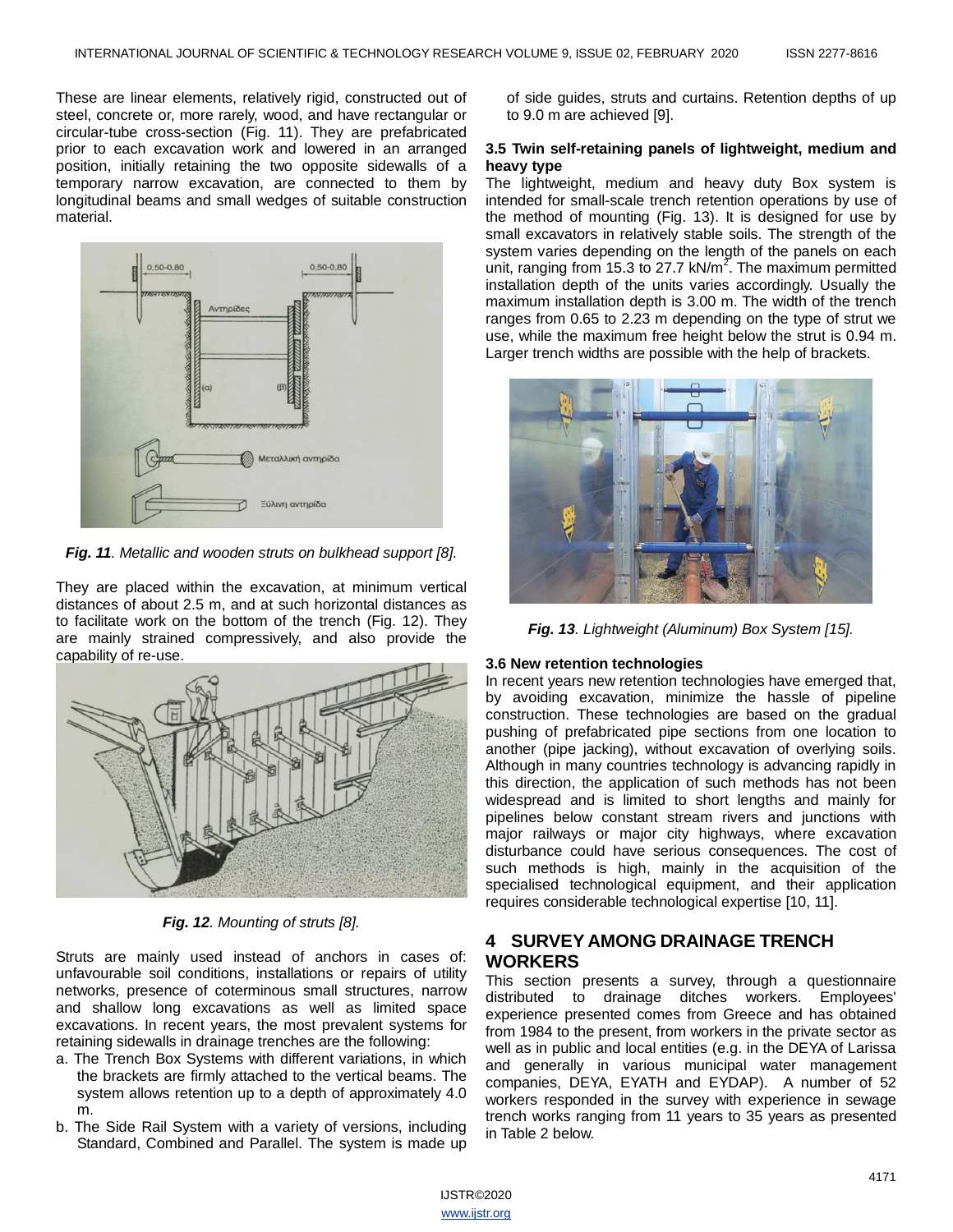*TABLE 2 Questionnaire for workers in sewer trenches*

| <b>QUESTIONS</b>                                                                                                                                                                                       | <b>YES</b>                                 | <b>NO</b> |
|--------------------------------------------------------------------------------------------------------------------------------------------------------------------------------------------------------|--------------------------------------------|-----------|
| 1. During your work in a drainage trench, has a slope collapse occurred<br>that required the use of retainers?                                                                                         |                                            | 4         |
| 2. During your work in a drainage trench, have you ever left for a few<br>seconds the retained area to carry out any work?                                                                             | 45                                         | 7         |
| 3. Have you worked in a sewer ditch deeper than 2 (two) meters without<br>support?                                                                                                                     | 24                                         | 28        |
| 4. Have you been slightly injured by a slope collapse while inside a<br>drainage trench inside a retained area?                                                                                        | 4                                          | 48        |
| 5. Have you been slightly injured by a slope collapse while inside a<br>drainage trench outside a retained area?                                                                                       | 22                                         | 30        |
| 6. Were you present when a colleague lost his life in a drainage trench due<br>to slope collapse, with no retainers?                                                                                   | 4                                          | 48        |
| 7. Were you present when a colleague lost his life in a drainage trench<br>due to retainer failure?                                                                                                    | 2                                          | 50        |
| 8. Were you present at a drainage trench retainer failure?                                                                                                                                             |                                            | 44        |
| 9. Do you know a colleague who was fatally injured in a trench (without<br>retainers) due to a collapse of slopes?                                                                                     | 9                                          | 43        |
| 10. Do you know a colleague who was fatally injured in a trench (with<br>retainers) due to a collapse of slopes?                                                                                       | 2                                          | 50        |
| 11. Do you think the usual retainers used in the projects for slope support<br>in the drainage trenches need to be improved or not?                                                                    | 11                                         | 41        |
| 12. What kind of support would you prefer for the following drainage<br>trenches?<br>A.Self-retaining steel panels<br>B.Self-retaining aluminium panels<br>C. Steel sheet piles<br>D. Wood sheet piles | $A - 37$<br>$B - 10$<br>$C - 5$<br>$D - 0$ |           |

#### **4.1 Questionnaire and annotation of answers**

Q1. During your work in a drainage trench, has a slope collapse occurred that required the use of retainers? (Fig. 14).



*Fig. 14. Need for retainers due to collapse.*

The overwhelming majority of workers (92.3%) believe that slope retainers are necessary, but unfortunately there are also workers (7.7%) who do not understand this necessity. Q2. During your work in a drainage trench, have you ever left for a few seconds the retained area to carry out any work? (Fig. 15).



*Fig. 15. Working out of retained area for a few seconds.*

Figure 15 shows that 86.5% of the employees have left a retained area for a few seconds. Risking, unfortunately, even fatal injury. Q3. Have you worked in a sewer ditch deeper than 2 (two) meters without support? (Fig. 16).





The answers depict that 46% of workers have worked in trenches deeper than 2 m, without retention. Almost 1 in 2. Q4. Have you been slightly injured by a slope collapse while inside a drainage trench inside a retained area? (Fig.17).



*Fig. 17. Light Injury within retained area.*

Employees responded positively (7.7%) to minor injury within restrained area. Q5. Have you been lightly injured by a slope collapse while inside a drainage trench outside a retained area? (Fig. 18).



*Fig. 18. Light injury outside restrained area.*

Α percentage 42.3% of the workers have experienced light injury in a ditch outside restrained area. This is a very large percentage which can become much larger if the second question result is taken into account. It is by luck alone that some workers have not been lightly injured. Q6. Were you present when a colleague lost his life in a drainage trench due to slope collapse, with no retainers? (Fig. 19).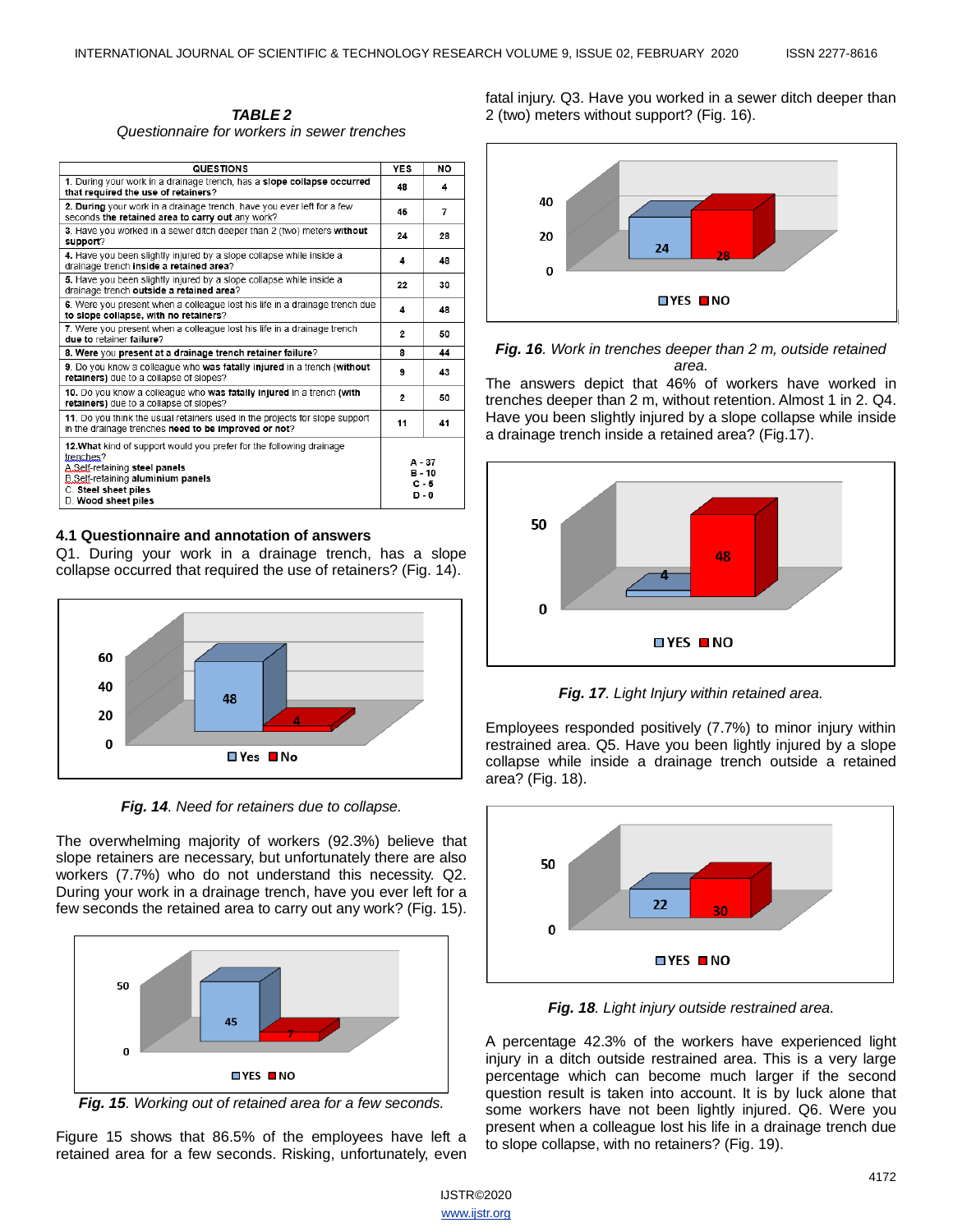

*Fig. 19. Presence in fatality in a trench without retainers.*

Remarkable percentage of workers (7.7%) was present at the death of a colleague in a trench. Q7. Were you present when a colleague lost their life in a drainage trench due to retainer failure? (Fig. 20).

*Fig. 20. Presence in fatality in a trench due to retainer failure.* 3.8% of employees were present at the death of a colleague due to retainer failure. Q8. Were you present when a retainer failed in a drainage trench? (Fig. 21).



*Fig. 21. Presence in retainer failure.*

15.4% of those surveyed were present at a retainer failure. Q9. Do you know a colleague who was fatally injured in a trench (without support) due to a collapse of slopes? (Fig. 22).



*Fig. 22. Deadly injury (no retainers).*

17.3% know a colleague who lost his life in a drainage trench (without retainers), but the respondents themselves were not present. Q10. Do you know a colleague who was fatally injured in a trench (with retainers) due to a collapse of slopes? (Fig. 23).



*Fig. 23. Deadly injury (with retainers).*

A 3.8% know a colleague who lost his life in a drainage trench (with retainers), but the respondents themselves were not present. The presence of the retainers decreased the percentage of fatal injuries in trenches from 17.3% to 3.8%. This means that the retainers improve the safety of the workers. Q11. Do you think the usual retainers used in the projects for slope support in the drainage trenches need to be improved or not? (Fig. 24).



*Fig. 24. Improvement of retainer technology.*

Concerning the effectiveness of the existent drainage trench retainers, 78.8% of the workers are satisfied with their quality and believe that commercial retainers need no further improvement. Q12. What kind of support would you prefer in drainage trenches? (Fig. 25).

A. Self-retaining steel panels

- B. Self-retaining aluminum panels
- C. Steel sheet piles
- D. Wood sheet piles





In the choice of the type of support, 71.1% of workers choose self-retaining steel panels, 19.2% choose self-retaining aluminium panels, and 9.6% choose steel sheet piles, while

IJSTR©2020 www.ijstr.org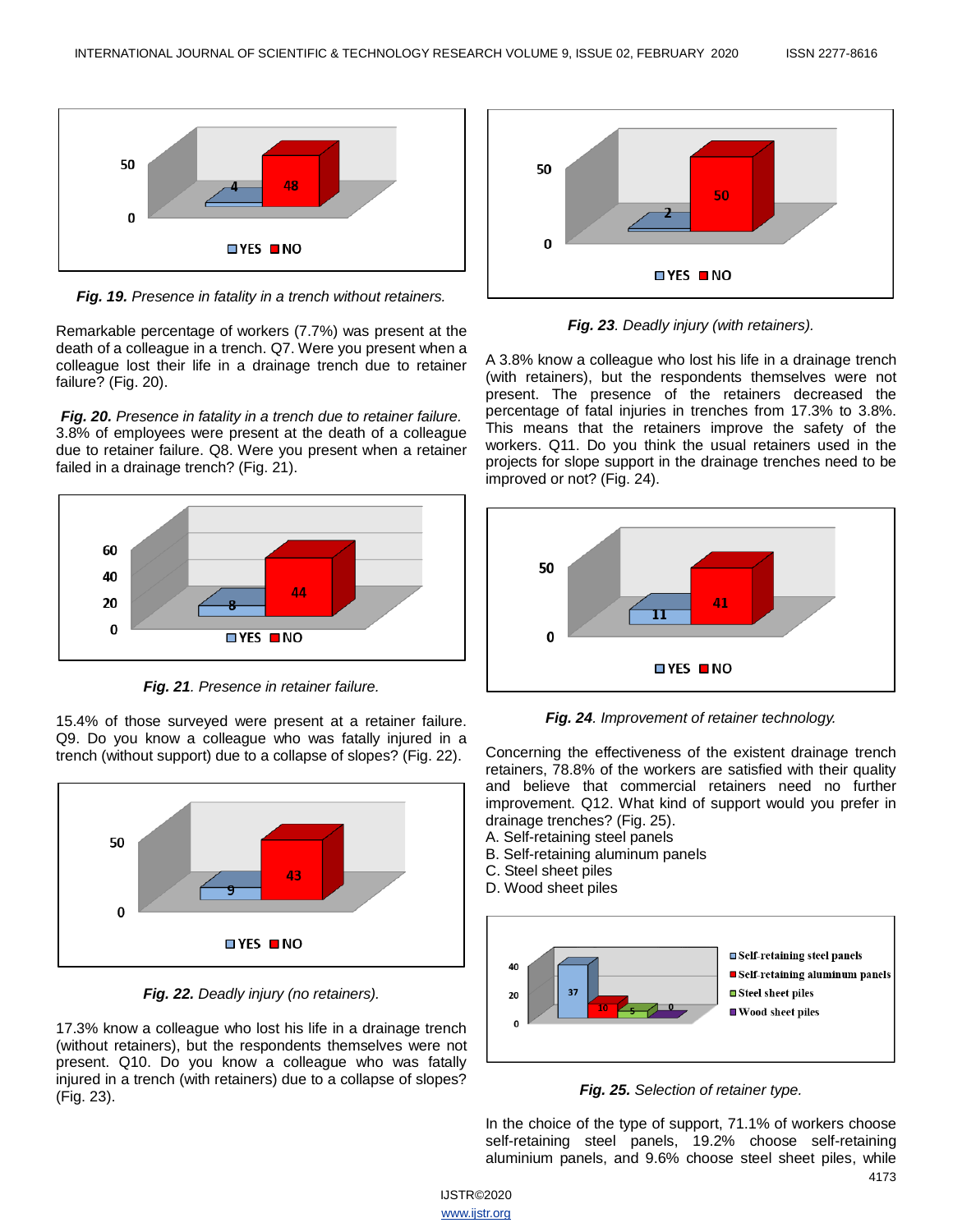wood sheet piles are completely rejected as obsolete at 0%.

#### **4.2 Ten Excavation Safety Tips**

To protect workers from injuries and fatalities, preventive measures should be implemented when workers begin excavating. According to OSHA, general safety measures to follow should cover the following:

- Inspect trenches daily before work begins. Don't go near an unprotected trench.
- Check weather conditions before work; be mindful of rain and storms.
- Keep heavy equipment away from trench edges.
- Be mindful of the location of utilities underground.
- Always wear proper protective equipment.
- Don't work beneath raised loads.
- Conduct atmosphere tests. If low oxygen and toxic gases were detected, workers must not enter the trench.
- Protective systems like benching, sloping, shoring and shielding must be created.
- Planning and implementation of safety measures must be done by a competent person.
- Use a checklist to perform regular self-inspections.

# **5 SUGGESTIONS**

- 1. Under the Occupational Safety and Health Act of 1970, employers are responsible for providing safe and healthful workplaces for their employees. The employer must comply with the trenching and excavation requirements of 29 CFR 1926.651 and 1926.652 or comparable OSHA-approved state plan requirements.
- 2. Time spent in training counts as paid work time [12].
- 3. The two overriding priorities in selecting a trench shielding or shoring system can be summarized in a pair of familiar phrases: "dollars and cents" and "life and death." The first expression is about doing a job cost-effectively, which is an important consideration. The second is about protecting human life, which is even more important [13].
- 4. It is suggested to inform workers on a regular basis about the dangers in drainage trenches, through continuous training through operator seminars (e.g. DEYAL), thereby increasing the sense of responsibility on the construction site.
- 5. Finally, a simplified modelling of the pipe—soil system would allow the use of Monte Carlo simulation to account for the uncertainties related to the spatial variability of soil properties, the frequency content, and the [22] in order to ensure that all work in vertical sewer trenches is safe and uneventful.

# **6 CONCLUSIONS**

- 1. The stochastic diversity of subsoil composition and the complex, even unpredictable technical behaviour of geomaterials make substrate retaining absolutely necessary for a technically and economically sound design of a drainage project.
- 2. Hazards involving excavations, in particular trenches, can lead to serious incidents involving workers at construction sites.
- 3. From the analysis of the survey answers, it can be concluded that the workers in drainage trenches are satisfied with the quality of commercial retainers, which have been at a high level for many years, but unfortunately serious accidents in the industry have not been resolved.
- 4. Utmost care and responsibility of employees is required which, together with the high level of retainer technology, could reduce accidents in drainage trenches.
- 5. To achieve this goal, not only employees but also employers as a whole should be more attentive and responsible in trench works.
- 6. Understanding the timing of manufacturing processes is crucial to avoiding the failure of a support.
- 7. Employers, supervisors and workers must follow the requirements set out in the Occupational Health and Safety Act (OHSA) and Regulations for Construction Projects [12].
- 8. The dangers of the work require employers to take extensive measures to protect workers. Likewise, owners, contractors, suppliers, workers and supervisors must help the employer maintain safe working conditions.
- 9. This research has led to the conclusion which strongly indicate that the best solution to avoid collapsing failures along with zeroing of worker deaths, is to combine three parameters, that is high level of retaining technology, appropriate application, maximum attention and responsible attitude of the work team when working in drainage ditches.

# **7 REFERENCES**

- [1] Angelakis, A. N., D. Koutsogiannis, & Tchobanoglous. ―Urban wastewater and stormwater technologies in ancient Greece‖, Water Research, 2005.
- [2] Vlahakis, Β. S., Αthanasopoulos, G. Α., Pelekis, P. Κ., Spiliotopoulos, G. "Installation and Performance of a Steel Sheet Pile Wall for Supporting an Excavation in Urban Environment". 6th Panhellenic Conference on Geotechnical & Geoenvironmental Engineering, TEE, 29/09 - 1/10 2010, Volos, 2010.
- [3] Alamanis N., Chouliaras I. "Environmental impacts of slope failure. Protection measures against landslides". European Journal of Advances in Engineering and Technology (EJAET), 2018.
- [4] Kostopoulos, S. Geotechnical Constructions, University Notes, University of Thessaly, Department of Civil Engineering, Volos, 1998.
- [5] Kostopoulos, S. "Geotechnical Constructions I, Analysis of Design & Construction Principles", ION Publications, Athens, 2008.
- [6] Varnes, D. J. Landslide Classification, Charles University in Prague, Faculty of Science, Czech Republic.
- [7] Dellatre L.. "A century of design methods for retaining walls – The French point of view, I. Calculation-based approaches conventional and subgrade reaction methods", Bulletin de laboratoire des Ponts et Chaussees, Issue 234, pp. 33-52, 2001.
- [8] Tsogas Ch. Sewerage Networks and Wastewater Treatment, ION Publications, Athens, 1988.
- [9] Tender Documents Technical Specifications of Rainwater Pipeline Project on Cyprus Street, Municipality of Pallini, 2015.
- [10] Washbourne J. Mechanised pipe jacking as a method of sewer construction, Planning, Construction, Maintenance and Operation of Sewerage Systems, BHRA, UK. 1984.
- [11] Downey, D. B. "Pipe jacking in Japan, planning, construction, Maintenance and Operation of Sewerage Systems", BHRA, UK..1884.
- [12] Occupational Health and Safety Division (OHSA). "Safety in